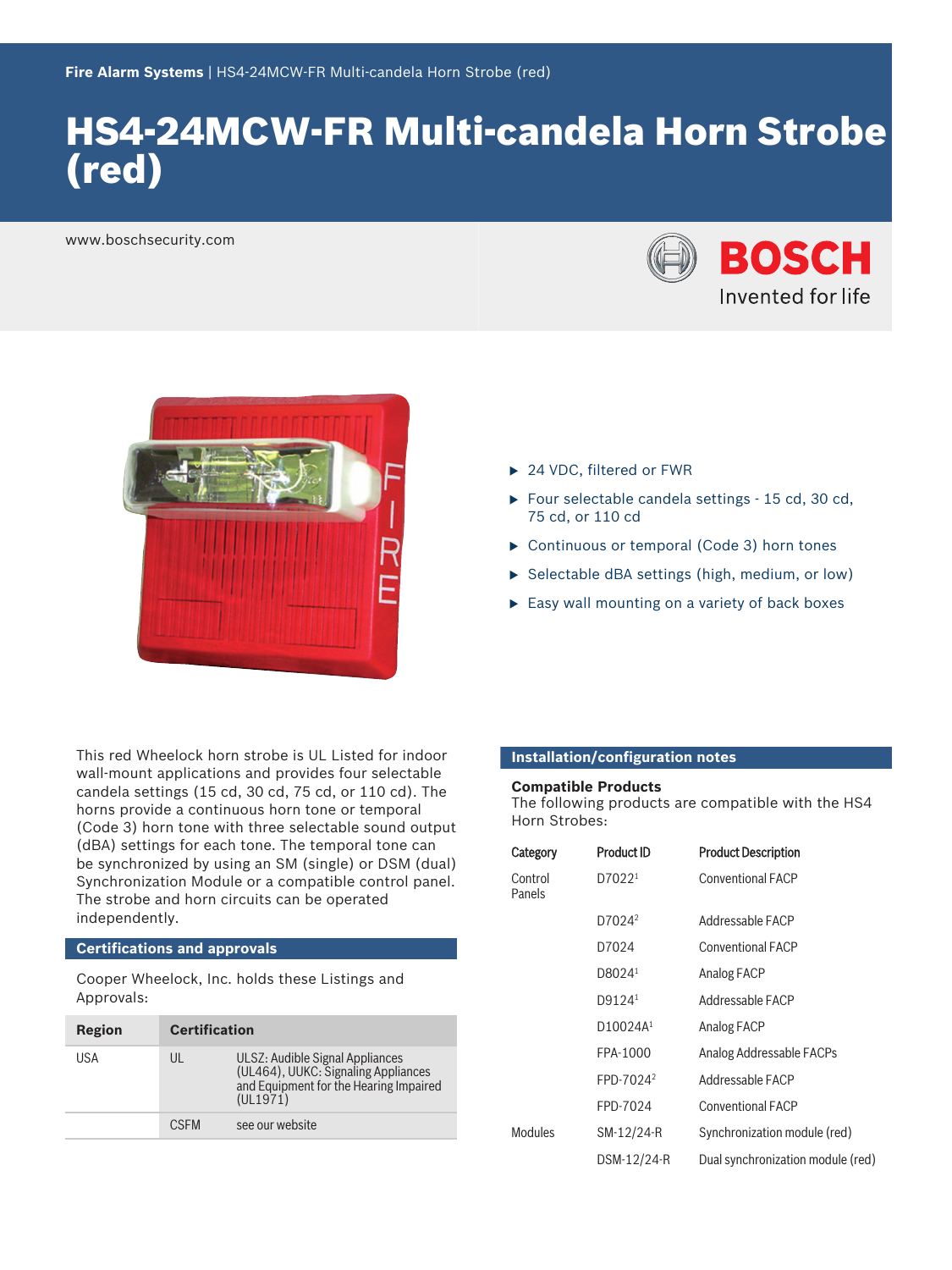1 For synchronization, use the SM or DSM Synchronization Modules. The synchronization module must be set for 24 VDC operation. When used, the D7022 must be set for 24 VDC operation. 2 When used with a D7039 Multiplex Expansion Module, the D7024 and FPD-7024 become addressable fire alarm control panels (FACPs).

# **Mounting Considerations** Indoor Applications

Mount these HS4 Horn Strobes on the indicated back boxes for the indicated applications:

|                  | Conduit<br>Applications | Surface<br>Mounted | Flush<br>Mounted |
|------------------|-------------------------|--------------------|------------------|
| Double-gang      |                         |                    | ٠                |
| Four-inch square |                         |                    | ٠                |
| 100-mm European  |                         |                    | ٠                |
| 10B <sup>1</sup> | ٠                       | ٠                  |                  |
| SHBB-R           |                         | ٠                  |                  |

1 Although the IOB Back Box is an indoor or outdoor box, the HS4 Series Horn Strobes are only UL Listed for indoor applications.

# **Wiring**

j.

# **Notice**

The horn circuit of these horn strobes can be used on coded systems where the applied voltage is cycled on and off, but the strobe circuit cannot.

The input terminals accept wires with diameters between 18 AWG and 12 AWG (ISO 0.75 mm<sup>2</sup> and 4 mm<sup>2</sup> ).

# **Parts included**

| Quant. | Component       |
|--------|-----------------|
| 1      | Horn strobe     |
| 1      | Hardware pack   |
|        | Literature pack |

# **Technical specifications**

# **Electrical**

|  | Current (maximum) VDC |  |
|--|-----------------------|--|
|--|-----------------------|--|

| Audible only:          | High dBA: 110 mA<br>Medium dBA: 68 mA<br>Low dBA: 27 mA                    |
|------------------------|----------------------------------------------------------------------------|
| Strobe only:           | $15 \text{ cd}$ : 60 mA<br>30 cd: 92 mA<br>75 cd: 165 mA<br>110 cd: 220 mA |
| Current (maximum) VFWR |                                                                            |

| Audible only:   | High dBA: 94 mA<br>Medium dBA: 50 mA<br>Iow dBA: 41 mA                                 |
|-----------------|----------------------------------------------------------------------------------------|
| Strobe only:    | 15 cd: 102 mA<br>30 cd: 155 mA<br>$75 \text{ cd}$ : 253 mA<br>110 cd: $347 \text{ mA}$ |
| Voltage (input) | 24 VDC nominal filtered or FWR;<br>16 VDC to 33 VDC                                    |

#### **Environmental**

| Relative Humidity:                   | Up to 95%, non-condensing                                                                                  |
|--------------------------------------|------------------------------------------------------------------------------------------------------------|
| Temperature (Operating):             | +32°F to +120°F (0°C to +49°C)                                                                             |
| Mechanical                           |                                                                                                            |
| Candela Selections:                  | 15 cd. 30 cd. 75 cd. or 110 cd                                                                             |
| Dimensions $(H \times W \times D)$ : | $4.125$ in. x $4.125$ in. x $1.25$ in.<br>$(10.5 \text{ cm} \times 10.5 \text{ cm} \times 3.2 \text{ cm})$ |
| Material:                            | Molded plastic enclosure incorporating a<br>Xenon flashtube and Lexan lens                                 |

### **Horn Ratings at 24 VDC**

#### Continuous Horn

| Reverberant dBA at 10 ft (3 m) per | High: 91 dBA   |
|------------------------------------|----------------|
| UL464:                             | Medium: 88 dBA |
|                                    | Low: 83 dBA    |

#### Temporal (Code 3) Horn

| Reverberant dBA at 10 ft (3 m) per | High:  |
|------------------------------------|--------|
| UL464:                             | Medi   |
|                                    | $\sim$ |

87 dBA um: 84 dBA Low: 79 dBA



# **Notice**

The sound output for the Temporal (Code 3) mode is rated lower than in Continuous mode because the time that the horn is off is averaged into the sound output rating. When the horn produces a tone in Temporal mode, its sound pressure is the same as the Continuous mode.

### **Trademarks**

All hardware and software product names used in this document are likely to be registered trademarks and must be treated accordingly.

# **Ordering information**

# **HS4‑24MCW‑FR Multi‑candela Horn Strobe (red)**

Red, 24 VDC device with four selectable candela settings (15 cd, 30 cd, 75 cd, or 110 cd), three selectable sound output (dBA) settings, and a choice of continuous or temporal (Code 3) horn tone Order number **HS4-24MCW-FR**